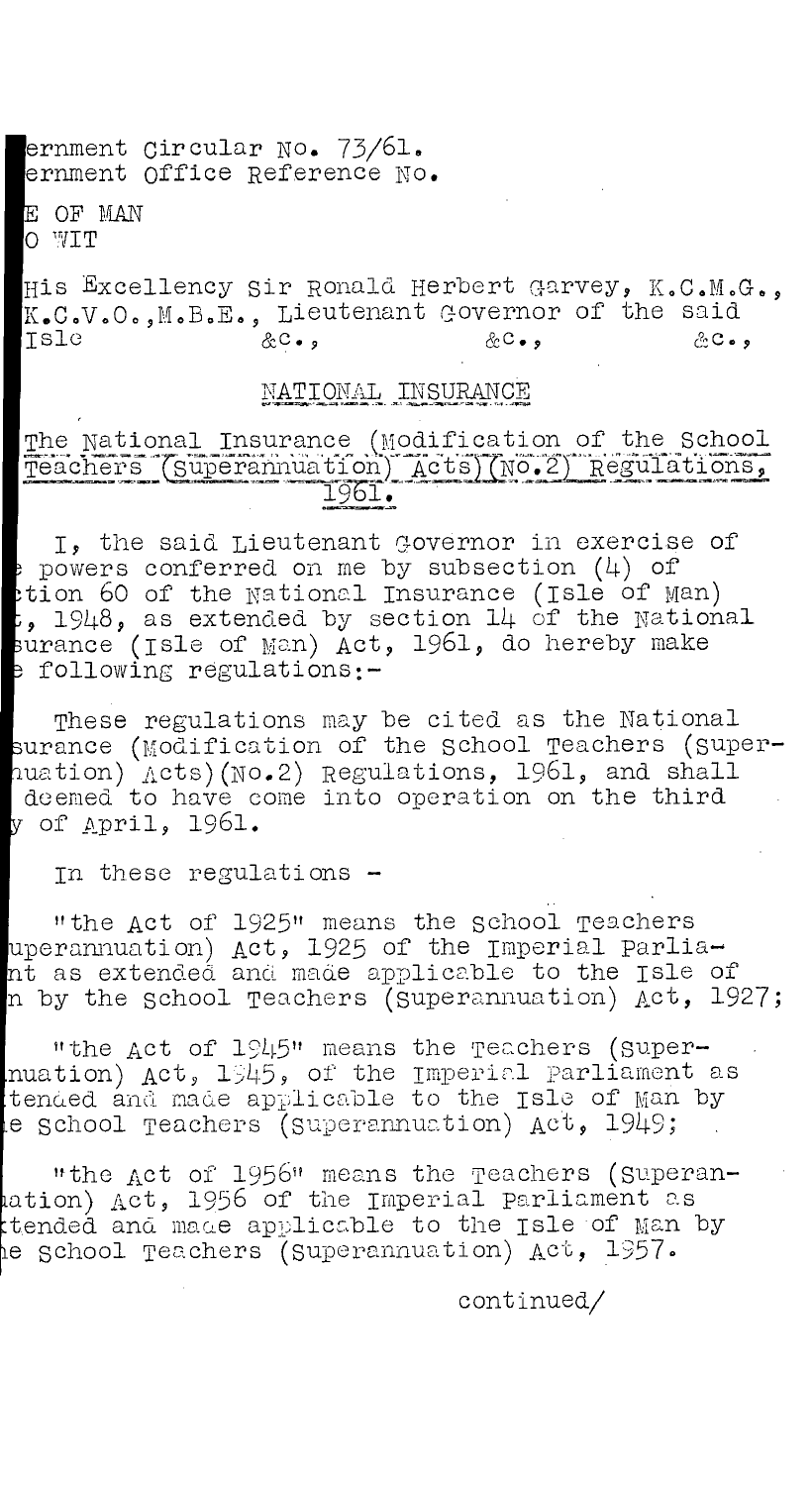"the Act of 1937" means the Teachers (Superannuation) Act, 1937, of the Imperial Parliament as extended and made applicable to the  $\texttt{lsle}$  of  $\texttt{Man}$  by  $|$ the School Teachers (superannuation) Act, 1938.

"the Act of 1961" means the National Insuran (ISie of Man) Act, 1961, and where the context so admits, includes the National Insurance Act, 1959 of the Imperial parliament and the National Insuran (Northern Ireland) Act, 1959;

"annual superannuation allowance" means an annual superannuation allowance granted under the School Teachers (superannuation) Acts, 1919 to 1957 under a scheme made under those Acts;

"contributory service" means contributory service within the meaning of the school Teachers (Superannuation) Acts, 1919 to 1957;

"participating employment" means any employment in respect of which a person is liable to pay graduated contributions under the Act of 1961, or would be liable to pay such contributions if his remuneration exceeded the amount mentioned in paragraph (b) of subsection (1) of Section 1 of that Act; and

"salary" means, in relation to a person employed in contributory service, his salary as calculated in accordance with the provisions of the school Teachers (superannuation) Acts, 1919 to 1957.

3. The contributions payable by a person employe in contributory service and by his employer under the school Teachers (Superannuation) Acts, 1919 to 1957, shall, in respect of any period of such servic which is participating employment, both be reduced b amounts calculated in accordance with the annual rat specified in the following table:-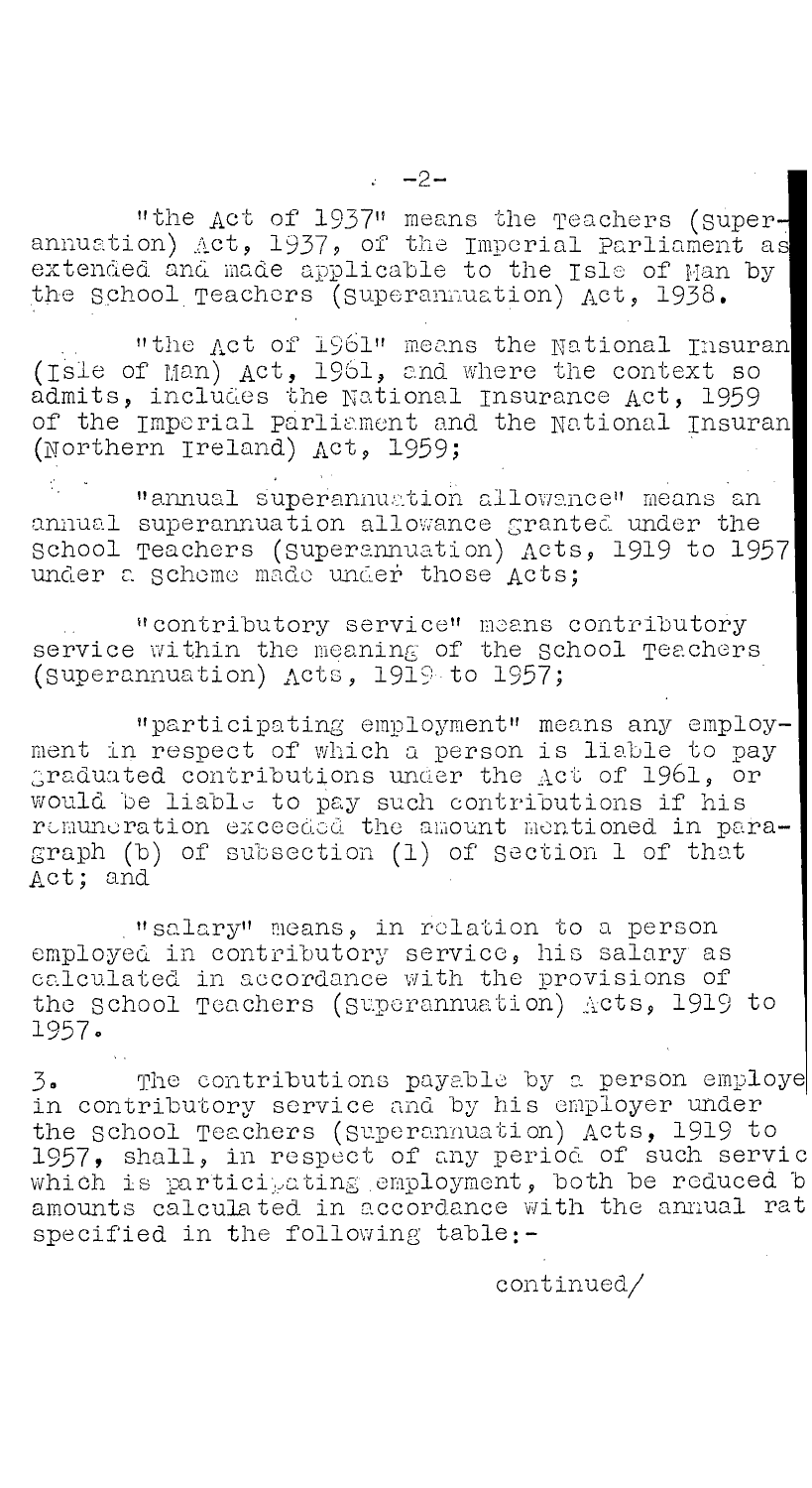.Lnnual Rate

nual Rate of salary

|  |                  |  |  |                                |                | of Reduction of                |  |  |
|--|------------------|--|--|--------------------------------|----------------|--------------------------------|--|--|
|  |                  |  |  |                                | Contributions. |                                |  |  |
|  | t Exceeding £468 |  |  |                                |                | $\pounds$ ni <sup>S</sup> . d. |  |  |
|  |                  |  |  | er £468 but not exceeding £520 |                | 8. 0.                          |  |  |
|  |                  |  |  | er £520 but not exceeding £572 |                | 1.5.0.                         |  |  |
|  |                  |  |  | er £572 but not exceeding £624 |                | 2.2.0.                         |  |  |
|  |                  |  |  | er £624 but not exceeding £676 |                | $2 \cdot 19 \cdot 0 \cdot$     |  |  |
|  |                  |  |  | er £676 but not exceeding £728 |                | 3.16.0.                        |  |  |
|  |                  |  |  | er £728 but not exceeding £780 |                | 4.13.0.                        |  |  |
|  | er £780          |  |  |                                |                | 5.2.0.                         |  |  |
|  |                  |  |  |                                |                |                                |  |  |

(1) Except as in this regulation provided, the ount of any annual superannuation allowance payable a man over the age of sixty-five or to a woman er the age of sixty, in calculating which there s been taken into account either -

(a) any period of participating employment' during which salary was at a rate exceeding £780 a year, or

(b) any period in respect of which a payment in lieu of contributions has been made under the Act of 1961

all be reduced, for each year of such period and oportionately for part of a year, by £2.31, in e case of a man, and by £1.92 in the case of a aan.

(2) Except as in this regulation provided, the ount of any annual superannuation allowance payable a man over the ago of sixty-five or to a woman er the age of sixty, in calculating which there s been taken into account any period of participate employment during which salary was at a rate not ceeding £780, shall be reduced, for each year of ch period and proportionately for part of a year, the appropriate amount specified in the following<br>ple:-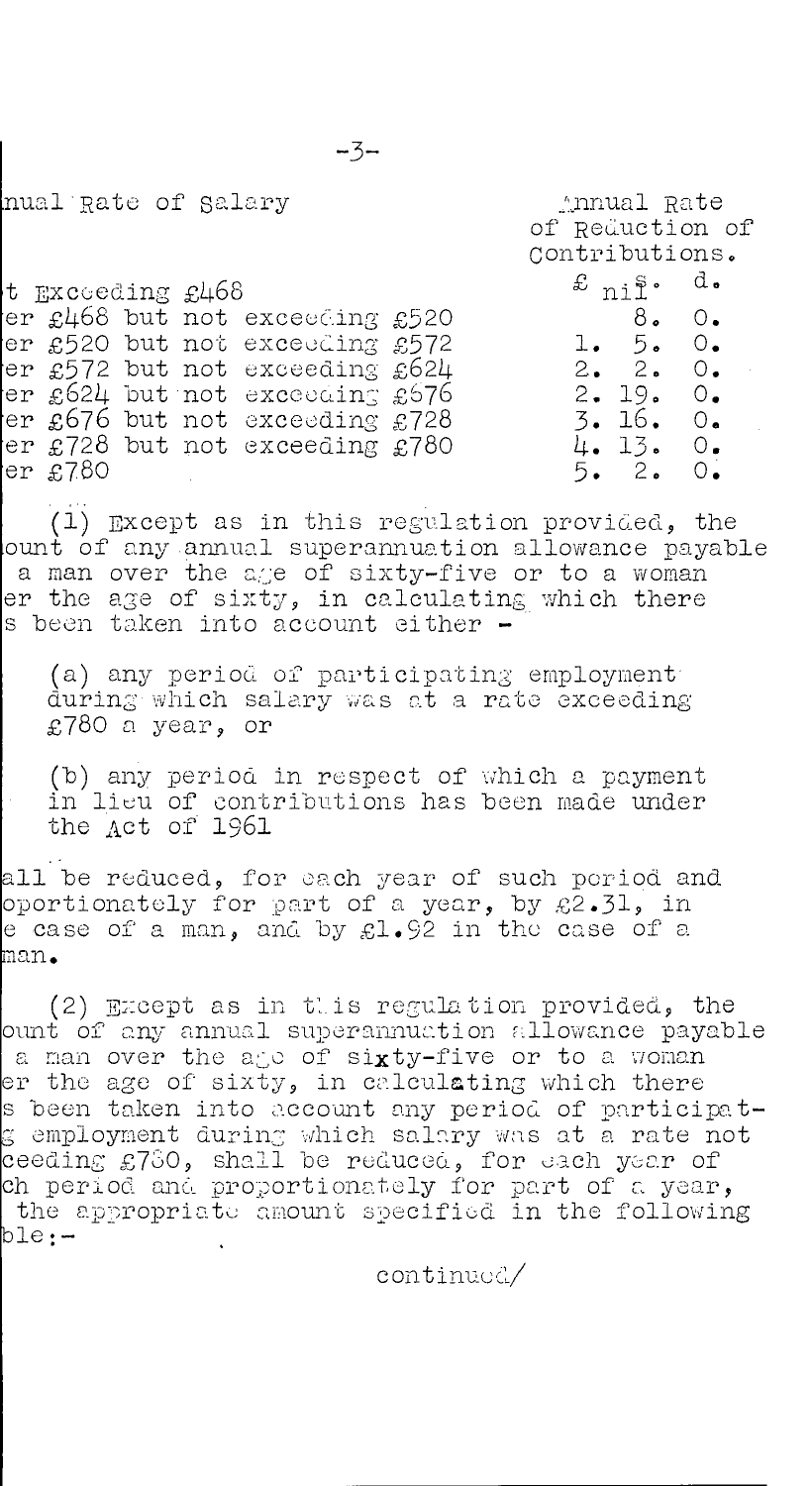Reduction in Annual supurannuat Allowance for **Each Whole Year** of period

Annual Rate of salary during period

I\ en women  $\sim$  $\overline{\mathcal{L}}$  $\mathbf{E}$ Not exceeding £468 nil nil Over  $\pounds468$  but not exceeding  $\pounds520$ Over  $£520$  but not exceeding  $£572$  .58 .48<br>Over £572 but not exceeding  $£52L$  .96 .80  $over £572$  but not exceeding  $£624$  .96 .80 Over  $E624$  but not exceeding  $E676$  1.35 1.12 Over  $£676$  but not exceeding  $£728$  1.73 1.44 Over £728 but not exceeding £780 2.12 1.76

### $(3)$  where  $-$

(a) in respect of any person a period of participating employment or a period of emplc ment in respect of which a payment in lieu of contributions has been made under the Act of 1961 is reckoned as contributory service by virtue of rules made under section 1 of the Superannuation (Reciprocity) Act, 1950, or of regui,.tions made under section 54 of the National Health Service (Isle of man) Act, 1948; and

(b) the Governor is informed of the amount by which his or her pension under the pensions scheme to which he or she was subject before ceasing the former employment would have beer reduced in connection the operation of t Act of 1961 by reason of that period if the former employment had continued, or of the method of calculating such reduction.

the amount of any annual superannuation allowance payable in respect of that period to that person from the age of sixty-five, in the case of a man or from the age of sixty, in the case or a.woman, shall be reduced by that amount or by an amount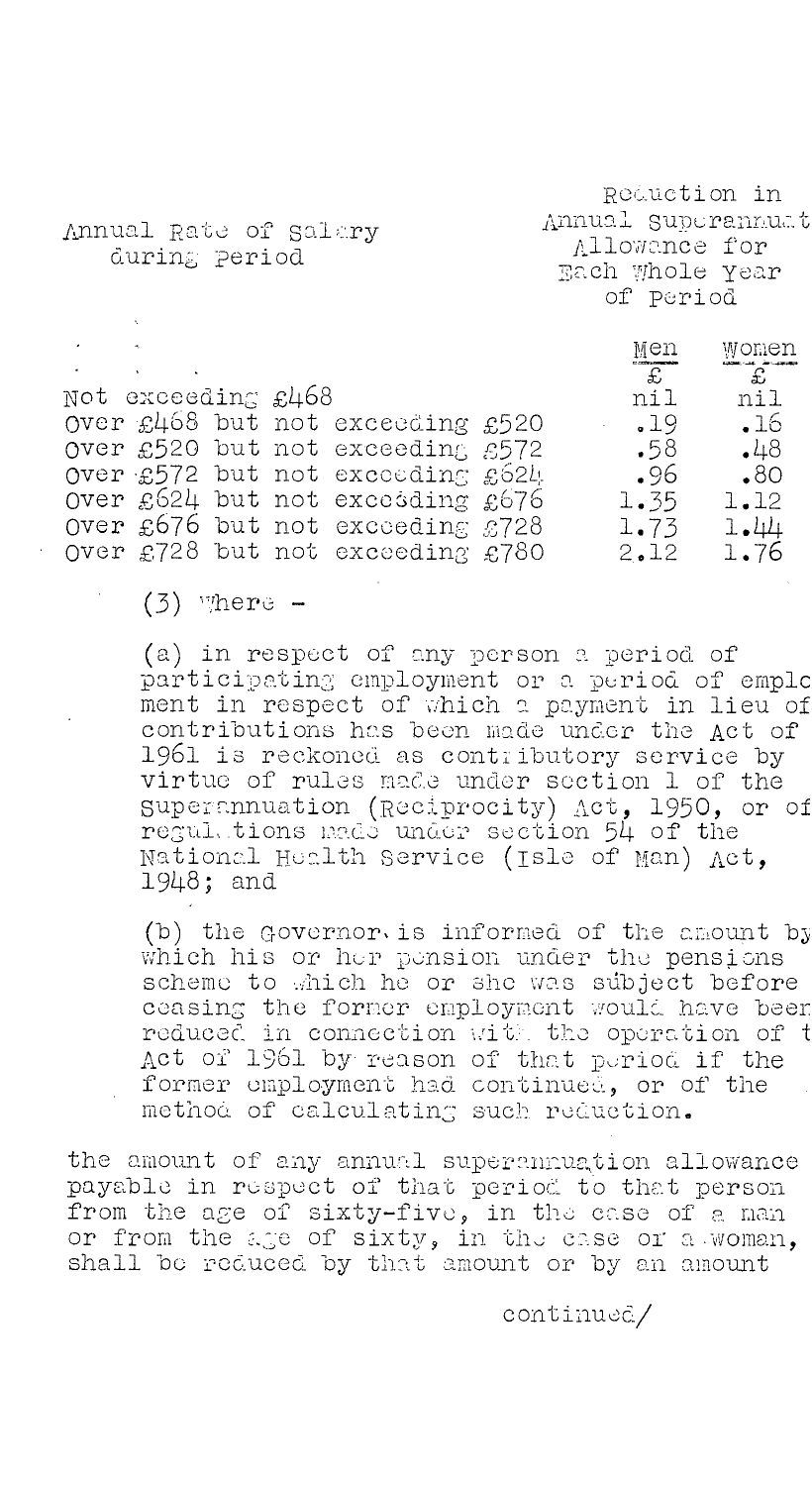ulated in accordance with that method, as the may be; and no reduction shall be made in uance of the provisions of paregraph (1) or (2) his regulation in respect of that period.

(4) No reduction in the amount of any annual rannuation allowance shall be made in pursuance he provisions of paragraph (1) or (2) of this lation in respect of any period which is treated ontributory service by virtue of the provisions

subparagraphs (i), (ii) and (iii) of paragraph (a) and paragraph (b) of sub-section  $(1)$  and sub-section (1a) of section 2 of the Act of 1937 as amended by the dots of 1945 and 1956 (which relates to intervals in service);

section 19 of the Act of 1956 (which relates to employment of value to teachers).

The provisions of the Act of 1925, (which profor the withdrawal of annual superannuation wances granted on grounds of infirmity are hereby fied by adding at the end the following words:-

'provided that, notwithstanding any direction given in pursuance of this subsection, there shall, in respect of contributory service after the second day of April, 1961, which is non-participating employment within the meaning of the  ${\tt National\ In}$ surance (Isle of Man) Act, 1961, be payable to the teacher from the age of sixtyfive, in the case of a man, and from the age of sixty, in the case or a woman, an annual superannuation allowance of an amount not less than the graduated retirement benefit, which, when expressed as a  $y$ earl $y$  rate, would be payable under that Act in return for an amount of graduated contributions edual t.: one such contribution paid in each week of the period of the service